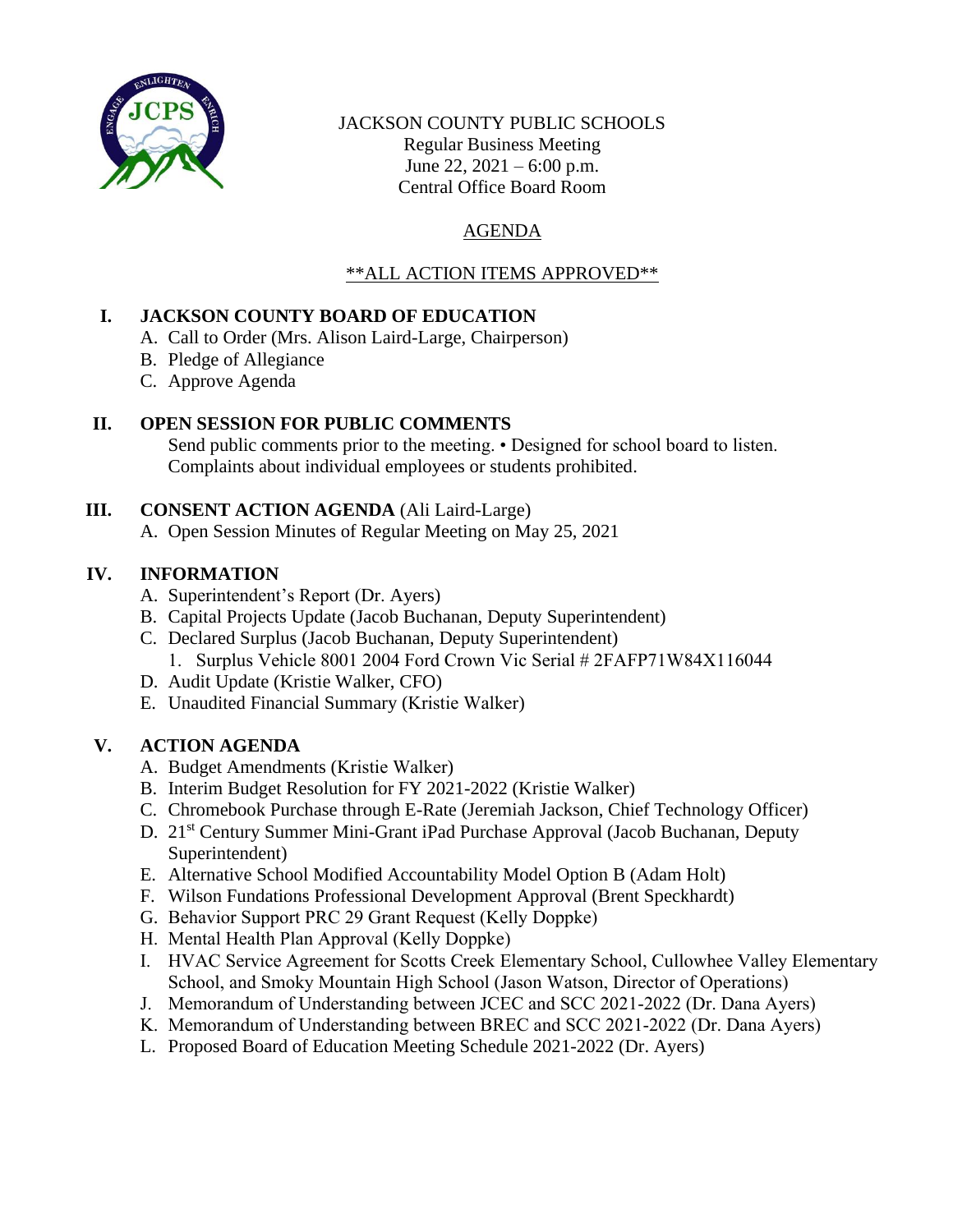**VI. CLOSED SESSION – Pursuant to G.S. 143.318.11 for the following purposes: under subsection; (a) (1) to prevent the disclosure of privileged or confidential personnel information pursuant to G.S. 115C-319-321 and (a) (3) to discuss matters protected by the attorney-client privilege.**

### **VII. PERSONNEL ACTION AGENDA**

### **Employee Recommendations:**

- 1. Bell, Kaitlyn Social Emotional Learning (SEL) Assistant, SCES
- 2. Bell, Stephanie Teacher, CVES
- 3. Burchette, Marissa Teacher, SMES
- 4. Carlton, Amelia Teacher, CVES
- 5. Cleaveland, Lisa Intervention Specialist, FES
- 6. Cloer, Debbie Teacher, SCES
- 7. Connell, Megan Teacher, CVES
- 8. Cook, Haley Teacher, SMES
- 9. Cox, Lora Student Support Specialist, CVES
- 10. Doll, Victoria Teacher, SMES
- 11. Freesman, Jillian Beaumeister Teacher, CVES
- 12. Hansell, William Instructional Support Assistant, SCES
- 13. Hansen, Elizabeth EC Teacher, BREC
- 14. Jones, Kennedy Social Emotional Learning (SEL) Assistant, FES
- 15. Lambert, Julie Counselor, CVES
- 16. Luker, Allison Data Manager, CVES
- 17. Manring, Rebecca Instruction Support Assistant, FES
- 18. McAbee, Cassie Intervention Specialist, FES
- 19. McCue, Gretchen Teacher, SCES
- 20. Morris, Kathy Jo Teacher, JCEC
- 21. Nytko, Emily Teacher, CVES
- 22. Ruscheinski, Jenna Teacher Assistant, FES
- 23. Stowe, Stephanie Teacher, SMHS
- 24. Taylor, Lora Teacher, FES
- 25. Thompson, Audrey Estep Teacher, CVES
- 26. Watson, Katlin Instructional Support Assistant, SCES
- 27. Woods, Anna Instructional Support Assistant, FES

#### **Summer Program Employee Recommendations:**

- 1. Adams, RB School Nutrition Assistant, FES
- 2. Barnes, Linda Summer School Bus Driver, FES
- 3. Bates, April School Nutrition Assistant, BRS
- 4. Bean, Chuck Summer School Bus Driver, FES
- 5. Clark, Michael Bonan Summer Academic Program Teacher Assistant, FES
- 6. Bryson, Amy Summer Academic Program Bus Monitor, District
- 7. Bumgarner, Mary Summer School Bus Driver, FES
- 8. Callaham, Lorie School Nutrition Assistant, FES
- 9. Cash, Emily Summer Program Teacher, SMHS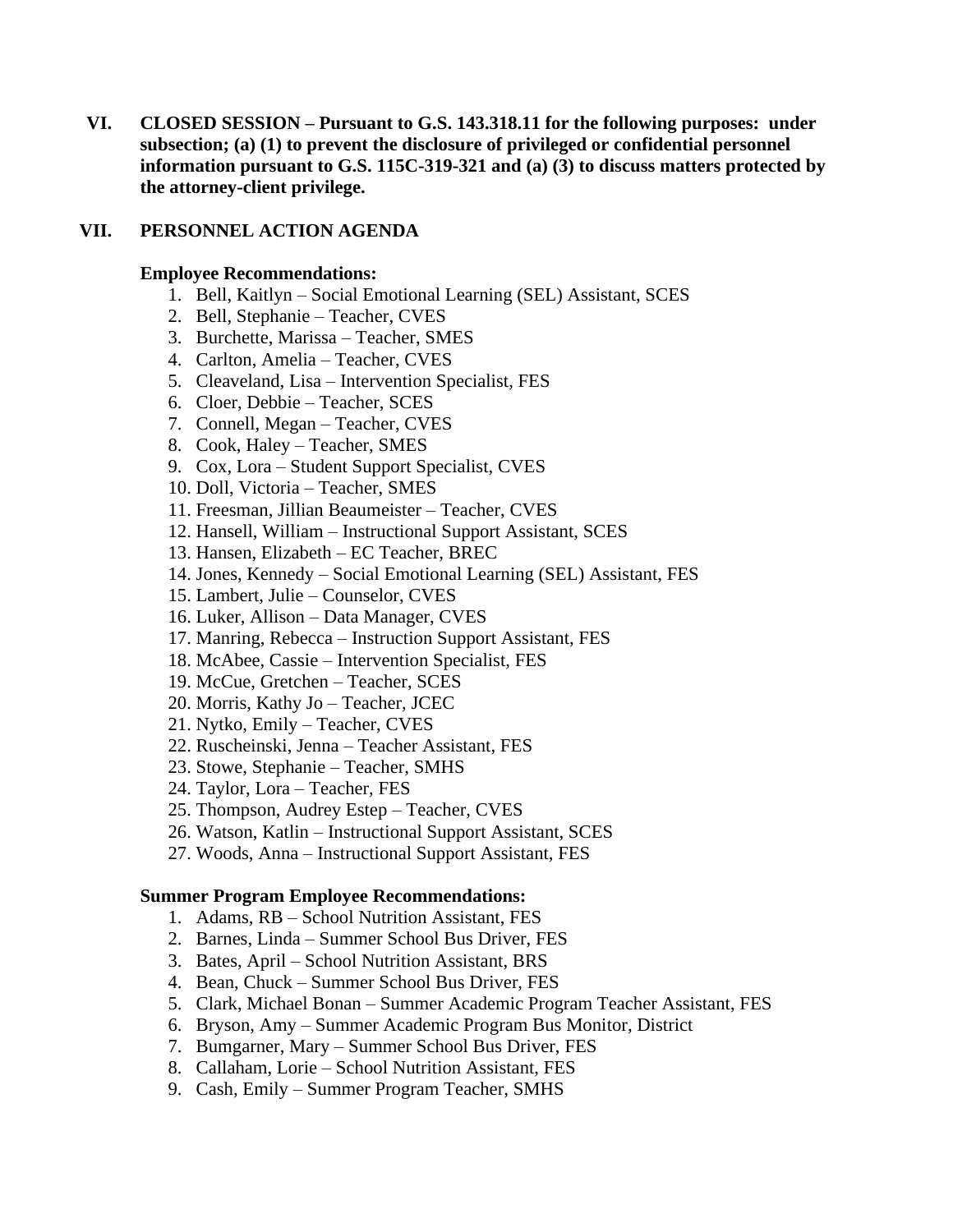- 10. Coggins, Tina School Nutrition Cafeteria Manager, BRS
- 11. Cook, Haley Summer Program Teacher Assistant, FES
- 12. Fox, Paula Summer Program Enrichment Teacher, FES
- 13. Fox, Rebecca Summer Program Teacher Assistant, FES
- 14. Gotay, Maria Bus Driver, SCES
- 15. Graham, Paul Summer School Bus Driver, FES
- 16. Grasty, Ali School Nutrition Cafeteria Manager, FES
- 17. Hack, Samantha Summer Academic Program Teacher Assistant, BRS
- 18. Hansen, Elizabeth Summer Academic Program Teacher, BRS
- 19. Hawken, Danielle Summer Program EC Teacher Assistant, FES and SMHS
- 20. Hornbuckle, Dawn Summer School Bus Driver, FES
- 21. Kinsey, Sheila Summer School Bus Driver, BRS
- 22. Mathis, Cassandra "Sandy" Summer Academic Program Teacher Assistant, FES
- 23. Mathis, Susan School Nutrition Assistant, FES
- 24. McCoy, Susan Summer Custodian, SCES
- 25. McCoy, Susan Summer School Nutrition Assistant, FES
- 26. McGaha, Harold Summer School Bus Driver, FES
- 27. Mercer, Heather Summer School Nutrition Assistant, FES
- 28. Miller, Ashley Summer McKinney Vento Support, All Schools
- 29. Monteith, Brianna Summer Program Teacher Assistant, FES
- 30. Moses, Kathryn Summer School Bus Driver, FES
- 31. Naegler, Charae Substitute EC Teacher/Teacher Assistant Summer Programs, FES and SMHS
- 32. Parris, Judy School Nutrition Cafeteria Manager, FES
- 33. Pollack, Brad Substitute Summer Program Supervisor, FES or BRS
- 34. Rigdon, Danny Summer School Bus Driver, FES
- 35. Robinson, Laura "Kim" Summer School Nutrition Assistant, BRS
- 36. Roddy, James Summer Program Teacher Assistant, FES
- 37. Shuler, Tiffany Substitute EC Teacher Assistant Summer Programs, FES and SMHS
- 38. Taylor, Frank Summer School Bus Driver, FES
- 39. Winston, Amy Summer Academic Program Enrichment Teacher, BRS

#### **Employee Resignations:**

- 1. Brown, Abbey Teacher, CVES
- 2. Copeland, Heather EC Teacher, SCES
- 3. Cunningham, Brittany Teacher, SMHS
- 4. Davis, Thomas EC Teacher Assistant, SMHS
- 5. Lewis, Taylor Instructional Support Specialist, CVES
- 6. McDonald, Madison Human Resources Coordinator, Central Office
- 7. Metz, Dr. Traci J. Student Success Coach, JCS
- 8. Morgan, Sylvia Guidance Office Support, SMHS
- 9. Mulligan, Tyler EC Teacher, FES
- 10. Shuler, Pamela Cross Country Coach, SMHS
- 11. Stewart, Jamie EC Teacher, SMHS